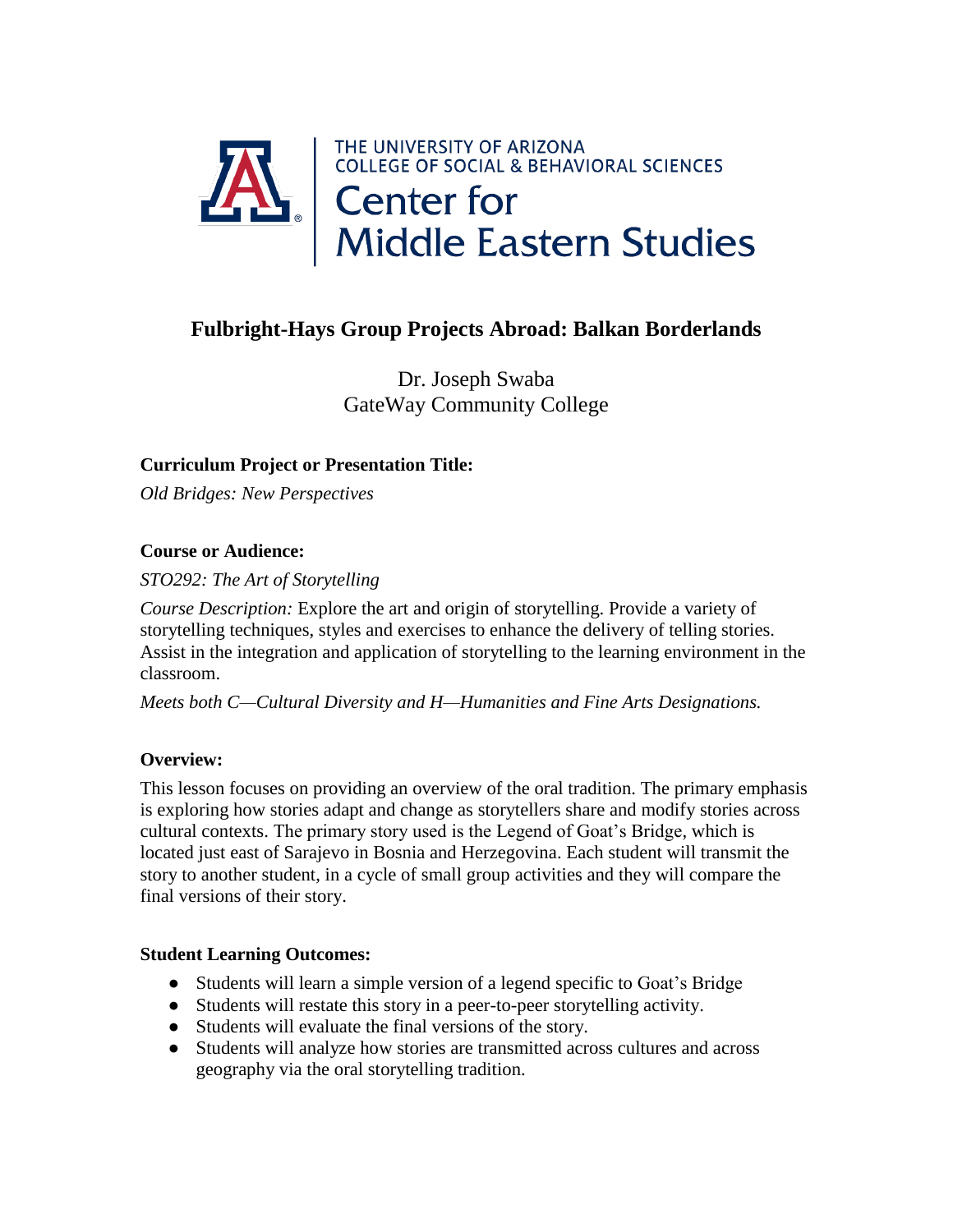#### **Procedures/Lesson Sequence:**

- Step One: The classroom is broken into at least two small groups (a minimum of eight students per group).
- Step Two: Two chairs are set up separate from each small groups (so the group cannot hear the story as it is being shared).
- Step Three: Students are assigned a number depending on the size of the group (for example, 1 through 8)
- Step Three: A handout containing a simplify version of The Legend of Goat Bridge is provided student 1.
- Step Four: Student 1 quickly learns the story and transmits it orally to student 2. Student 2 repeats this process transmitting the story to student 3. The cycle continues until each student learns and passes the story on to another.
- Step Five: The final student in each group shares the story with the class.
- Step Six: The instructor tells the original version of the story.
- Step Seven: Students assess the differences between the various versions of the story, looking for similarities and differences.
- Step Eight: Students discuss the experience and express how this relates to the differences in storytelling across cultures as they are orally transmitted.

#### **Assessment:**

This activity utilizes both group and individual assessment strategies.

- As a group, students will document the similarities and differences that emerged during the final telling of the Legend of Goat Bridge.
- Individually, students will submit a written summary of their perceptions of the process and describe insights related to the transmission of the cultural artifact of the oral story.

## **Materials:**

- Video Clip: Dr. Swaba telling the story of Goat Bridge on-site in Sarajevo.
- Handout: Short version of the story, the Legend of Goat Bridge.
- Handout: Reflection questions related to individual observations and insights.
- Personal Narrative: During the Fulbright-Hays Group Projects Abroad experience, the professor made a pilgrimage to Goat Bridge. This experience led to the development of a personal storytelling narrative and the story related to visiting Goat Bridge

# **Technology:**

- CANVAS (or LMS): Post-Activity Discussion Board
- Video-Data Projector and/or Technology Integrated Teacher Station for the showing of images and video clips